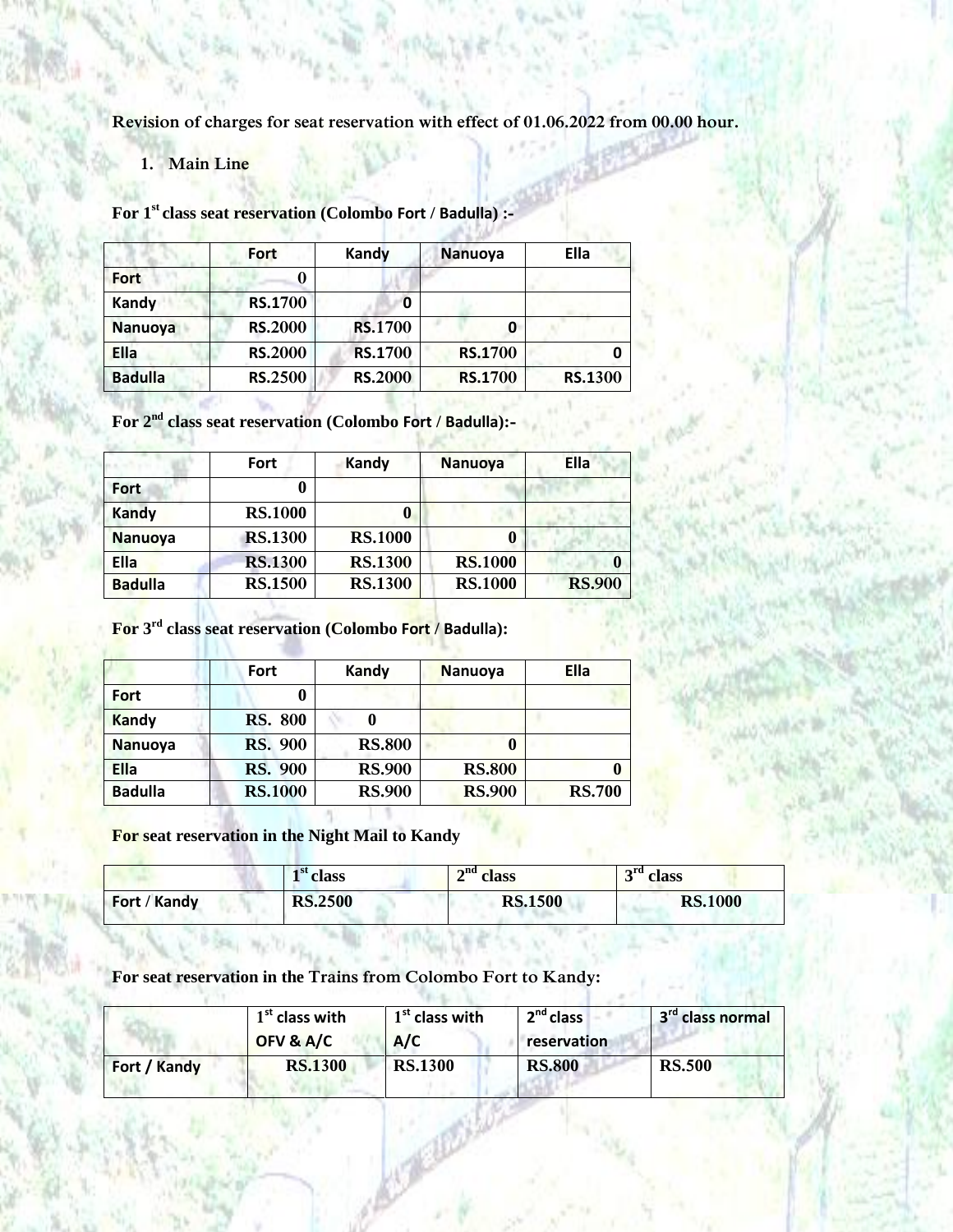## **2. Northern Line**

New York St

**ALCOHOL** 

|                     | <b>Fort</b>    | Kurunegala     | Anuradhapura   | Kilinochchi    |
|---------------------|----------------|----------------|----------------|----------------|
| Fort                |                |                |                |                |
| <b>Kurunegala</b>   | <b>RS.1800</b> |                |                |                |
| <b>Anuradhapura</b> | <b>RS.2000</b> | <b>RS.1800</b> |                |                |
| Kilinochchi         | <b>RS.2400</b> | <b>RS.2000</b> | <b>RS.1800</b> |                |
| Kankasanthurei      | <b>RS.2800</b> | <b>RS.2400</b> | <b>RS.2000</b> | <b>RS.1800</b> |

**For 1 st class seat reservation in the Intercity Trains (Colombo Fort /Kankasanthurei):**

**For 2nd class seat reservation in the Intercity Trains (Colombo Fort /Kankasanthurei):** - N  $-1 - 11$ 

|                     | Fort           | <b>Kurunegala</b> | Anuradhapura   | Kilinochchi    |
|---------------------|----------------|-------------------|----------------|----------------|
| <b>Fort</b>         |                |                   |                |                |
| <b>Kurunegala</b>   | <b>RS.1000</b> |                   |                |                |
| <b>Anuradhapura</b> | <b>RS.1300</b> | <b>RS.1000</b>    |                |                |
| Kilinochchi         | <b>RS.1500</b> | <b>RS.1300</b>    | <b>RS.1000</b> |                |
| Kankasanthurei      | <b>RS.1900</b> | <b>RS.1500</b>    | <b>RS.1300</b> | <b>RS.1000</b> |

**For 3rd class seat reservation in the Intercity Trains (Colombo Fort /Kankasanthurei):**

|                     | <b>Fort</b>    | <b>Kurunegala</b> | Anuradhapura  | Kilinochchi   |
|---------------------|----------------|-------------------|---------------|---------------|
| <b>Fort</b>         |                |                   |               |               |
| <b>Kurunegala</b>   | <b>RS. 800</b> |                   |               |               |
| <b>Anuradhapura</b> | <b>RS. 900</b> | <b>RS. 800</b>    |               |               |
| <b>Kilinochchi</b>  | <b>RS.1300</b> | <b>RS. 900</b>    | <b>RS.800</b> |               |
| Kankasanthurei      | <b>RS.1500</b> | <b>RS.1300</b>    | <b>RS.900</b> | <b>RS.800</b> |

**For 1st class seat reservation in the Normal Trains (Colombo Fort /Kankasanthurei):**

|                   | Fort           | <b>Kurunegala</b> | Anuradhapura   | Kilinochchi    |
|-------------------|----------------|-------------------|----------------|----------------|
| <b>Fort</b>       |                |                   |                |                |
| <b>Kurunegala</b> | <b>RS.1300</b> |                   |                |                |
| Anuradhapura      | <b>RS.1500</b> | <b>RS.1300</b>    |                |                |
| Kilinochchi       | <b>RS.1900</b> | <b>RS.1500</b>    | <b>RS.1300</b> |                |
| Kankasanthurei    | <b>RS.2200</b> | <b>RS.1900</b>    | <b>RS.1500</b> | <b>RS.1300</b> |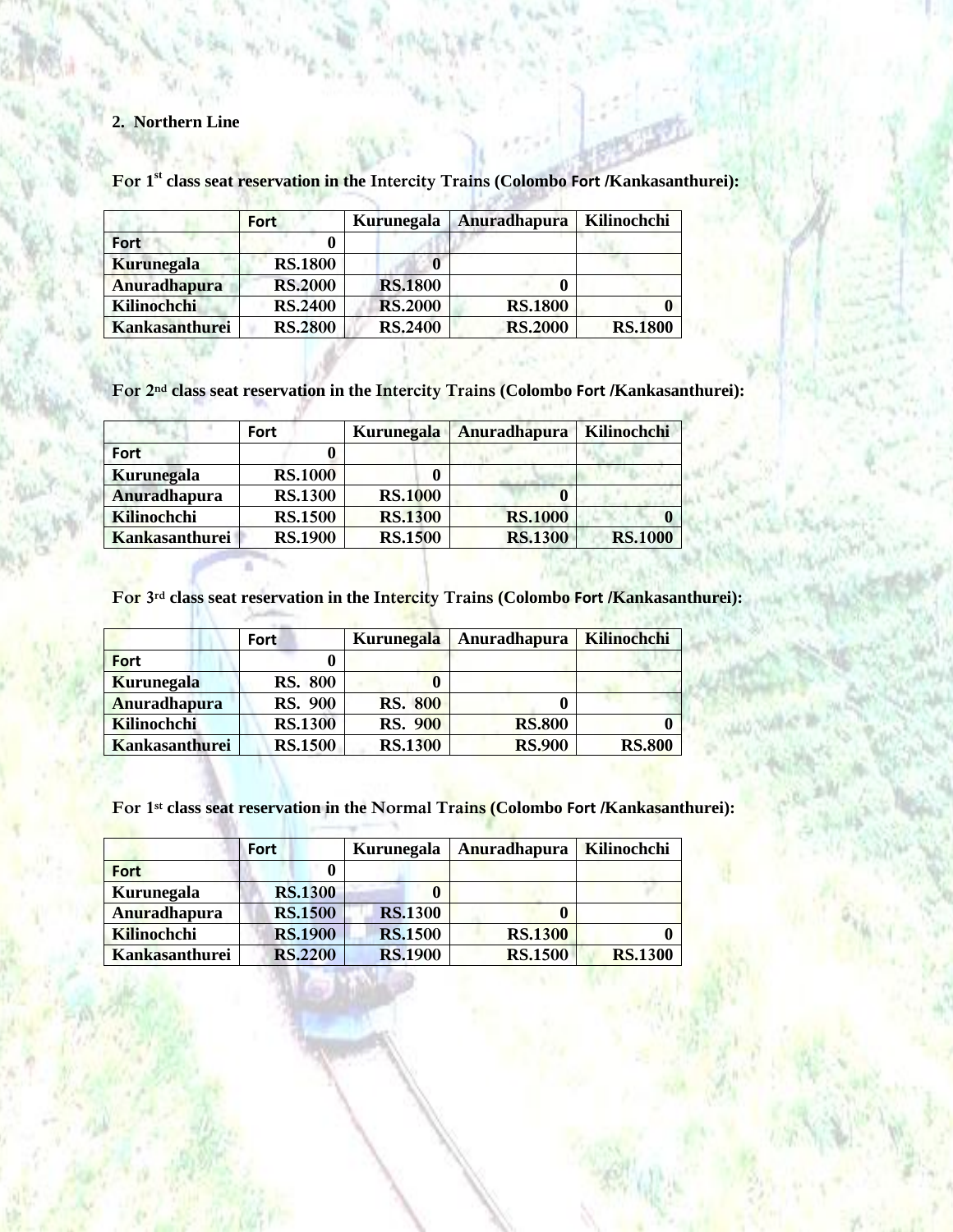**For 2nd class seat reservation in the Normal Trains (Colombo Fort /Kankasanthurei):**

- 77

**ANTIFICATION AND ARRESTS** 

|                       | <b>Fort</b>    | Kurunegala     | <b>Anuradhapura</b> | Kilinochchi   |  |
|-----------------------|----------------|----------------|---------------------|---------------|--|
| <b>Fort</b>           |                |                |                     |               |  |
| <b>Kurunegala</b>     | <b>RS. 700</b> |                |                     |               |  |
| <b>Anuradhapura</b>   | <b>RS. 800</b> | <b>RS. 700</b> |                     |               |  |
| Kilinochchi           | <b>RS.1000</b> | <b>RS. 800</b> | <b>RS.700</b>       |               |  |
| <b>Kankasanthurei</b> | <b>RS.1300</b> | <b>RS.1000</b> | <b>RS.800</b>       | <b>RS.700</b> |  |

All Come All Comes and

**For seat reservation in Night Mail** 

|                                            | 1 <sup>st</sup> class | $\mathbf{a}^{\rm nd}$ class | $\overline{\text{ }^{rd}}$ class |
|--------------------------------------------|-----------------------|-----------------------------|----------------------------------|
| Fort /<br>Anuradhapura -<br>Kankasanthurei | <b>RS.2200</b>        | <b>RS.1400</b>              | <b>RS.1000</b>                   |

#### **3. Batticaloa Line**

**For 1st class seat reservation in the Intercity Trains (Colombo Fort / Batticaloa):**

|                    | Fort           | Kurunegala     | <b>Maho</b>    | <b>Polonnaruwa</b> |
|--------------------|----------------|----------------|----------------|--------------------|
| <b>Fort</b>        |                |                |                |                    |
| <b>Kurunegala</b>  | <b>RS.1800</b> |                |                |                    |
| <b>Maho</b>        | <b>RS.1900</b> | <b>RS.1800</b> |                |                    |
| <b>Polonnaruwa</b> | <b>RS.2000</b> | <b>RS.1900</b> | <b>RS.1800</b> |                    |
| <b>Batticaloa</b>  | <b>RS.2300</b> | <b>RS.2000</b> | <b>RS.1900</b> | <b>RS.1800</b>     |

**For 2nd class seat reservation in the Intercity Trains (Colombo Fort / Batticaloa):**

|                    | <b>Fort</b>    | <b>Kurunegala</b> | Maho           | <b>Polonnaruwa</b> |
|--------------------|----------------|-------------------|----------------|--------------------|
| <b>Fort</b>        |                |                   |                |                    |
| <b>Kurunegala</b>  | <b>RS.1000</b> |                   |                |                    |
| <b>Maho</b>        | <b>RS.1200</b> | <b>RS.1000</b>    |                |                    |
| <b>Polonnaruwa</b> | <b>RS.1300</b> | <b>RS.1200</b>    | <b>RS.1000</b> |                    |
| <b>Batticaloa</b>  | <b>RS.1400</b> | <b>RS.1300</b>    | <b>RS.1200</b> | <b>RS.1000</b>     |

with the state

**For 3rd class seat reservation in the Intercity Trains (Colombo Fort / Batticaloa):**

|                   | <b>Fort</b>    | <b>Kurunegala</b> | Maho          | Polonnaruwa   |
|-------------------|----------------|-------------------|---------------|---------------|
| <b>Fort</b>       |                |                   |               |               |
| <b>Kurunegala</b> | <b>RS. 800</b> |                   |               |               |
| <b>Maho</b>       | <b>RS. 800</b> | <b>RS.800</b>     |               |               |
| Polonnaruwa       | <b>RS. 900</b> | <b>RS.800</b>     | <b>RS.800</b> |               |
| <b>Batticaloa</b> | <b>RS.1000</b> | <b>RS.900</b>     | <b>RS.800</b> | <b>RS.700</b> |